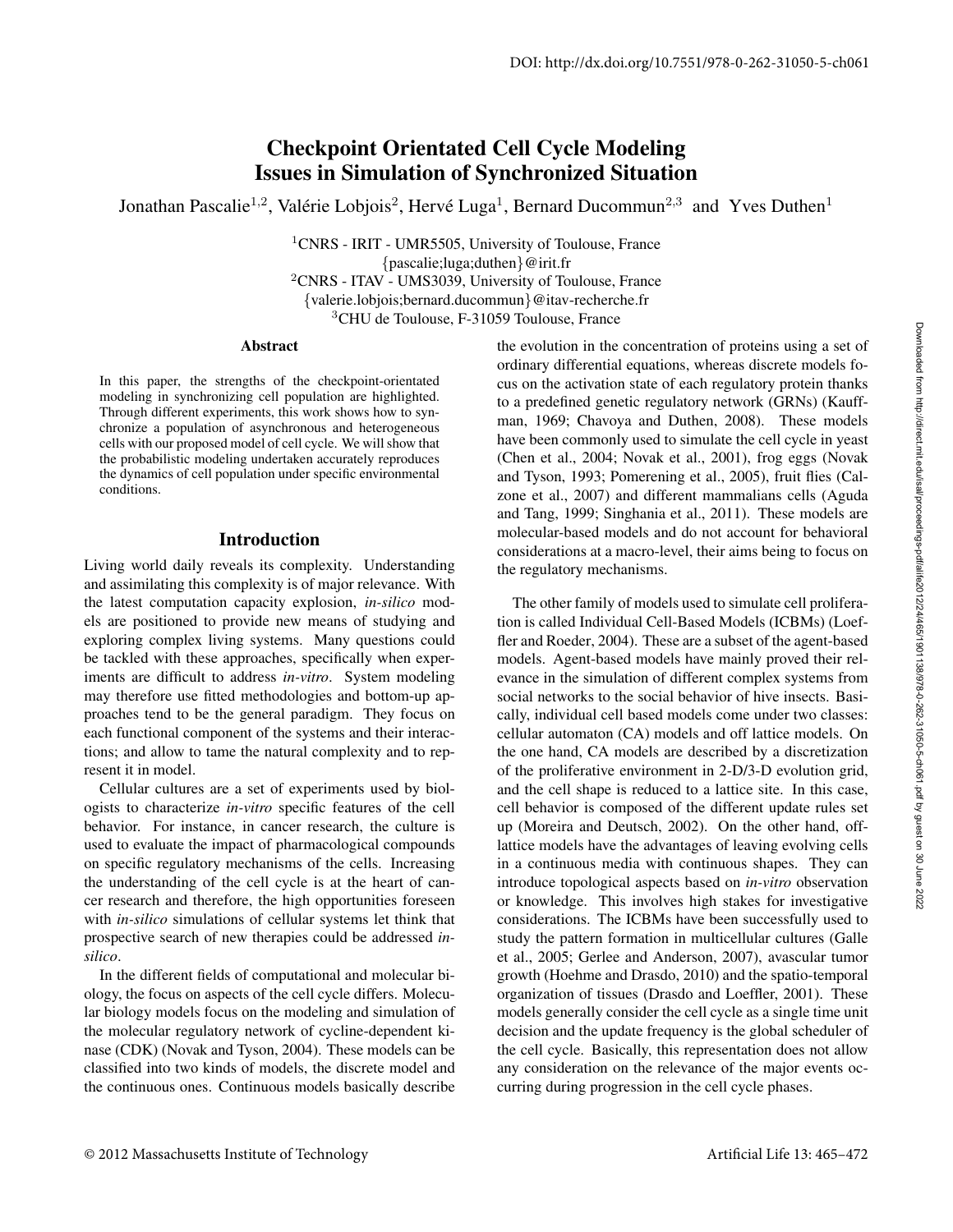Moreover, ICBMs and hybrid representations with GRNs have been widely used in Artificial Life to study the mechanisms of morphogenesis (Cussat-Blanc et al., 2010; Doursat, 2006). In these studies the cell cycle has to be seen as the cellular behavior with a bio-inspired paradigm.

Whereas molecular-based models accurately express the dynamics of the advancement of cells in each phase of the cell cycle, the individual-based models often do not, due to their meta-description of the cell cycle. Expressing these dynamics reveals interest in simulating *in-vitro* cultures where external compounds are introduced to study their effects in the dynamics of advancement. Our goal is to simulate as closely as possible the population response to an external stress expressing the dynamics of cells progression at a population scale. For that purpose, we use the simplicity of ICBM representations to describe cellular behavior and to introduce temporal considerations thanks to an accurate description of the cell cycle. This approach led us building a hybrid representation of the cell cycle with a handcoded regulation network and probabilistic-based cellular processes.

In this paper the problem of synchronizing a population of cells is addressed. This consists in activating a specific checkpoint thanks to environmental modifications. Through these experiments, each checkpoint of the model will be specifically activated and the dynamics of the population under these conditions will be analyzed.

Next section introduces the cell cycle model with its biological background. Section 3 shows the different experiments led *in-silico* to synchronize a population of cells. Finally, the last section will discuss the assumptions made for this work and addresses some questions for the next step which is the experimental validation.



Figure 1: Localization of different cellular processes and checkpoints on the cell cycle timeline. Red simple-lined boxes represent checkpoints with iM being the intra-mitotic one; blue dotted boxes are processes that could be executed during the associated checkpoint; in black with arrows are represented the different processes executed during the cell cycle; the ringed R is the commitment point and the green double-dotted box represents the three exiting points

# Cell Cycle Modeling

### Biological Background

The cell cycle is often drawn as a circular timeline with different phases starting in G1 and ending at mitosis when a cell divides into two daughter cells. The study of the cell cycle by the biologists puts major emphasis on the essential role of the checkpoints (Elledge, 1996). They are the warrants of the cell's genomic stability and their integrity ensures a good progression on the cell cycle timeline. By the end of the G1-phase, at the commitment point  $(R)$ , the cell integrates environmental signals before proceeding towards the G1/S transition. A lack of these signals will lead the cell to enter a quiescent (G0) state. If pro-apoptotic signals are detected the cell will undergo death, called apoptosis. Alternatively, differentiation signals will drive the cell out of the cell cycle to a differentiation program. When a cell progresses in the cell cycle, it must accurately duplicate all its internal material (DNA, centrosome etc) and double its mass before preparing for division. Before entering into S-Phase where DNA synthesis occurs, the cell must check for the integrity of its genetic material. This is called the G1/S DNA integrity checkpoint. Providing that DNA synthesis is fully completed, the cell switches to G2-phase and it finishes doubling its mass. During S-phase and G2-phase, centrosome duplication and maturation occurs thus building the two platforms that will allow the assembly of the mitotic spindle required for mitosis to occur. However, before proceeding from G2 to mitosis, the cell must check for the integrity of its genetic material again. This is called the G2/M checkpoint. At mitosis, when cells are dividing, in order to ensure an even segregation of the genetic material into the two daughter cells, the mitotic checkpoint (iM) prevents division until the chromosomes are perfectly aligned on the equatorial plan. Any alteration in these checkpoint mechanisms (for instance a mutation in a key regulator) leads to a genetic instability often associated with transformation and cancer. For these reasons, it is essential to integrate checkpoints as artifacts (or essential milestones) of our simulation model. Figure 1 shows cartography of the cell cycle with the localization of each cellular processes and checkpoints.

In this work the focus of our simulation is put on the temporal behavior of the cells. The checkpoints are the main regulatory mechanism of the cell cycle and are emphasized to study the influence of their activation over a population scale. The modeling process is driven by the temporal problematic. To accurately express the temporal specificities of the cell cycle, the different regulatory mechanisms are described and embedded in a close description of the cell cycle.

The functional and regulatory level of the cell cycle are disjointed. A weakness of traditional approaches in proliferation simulation is often to focus on only one of these aspects whereas the effective cell behavior depends on the interaction between these two levels. Particularly, from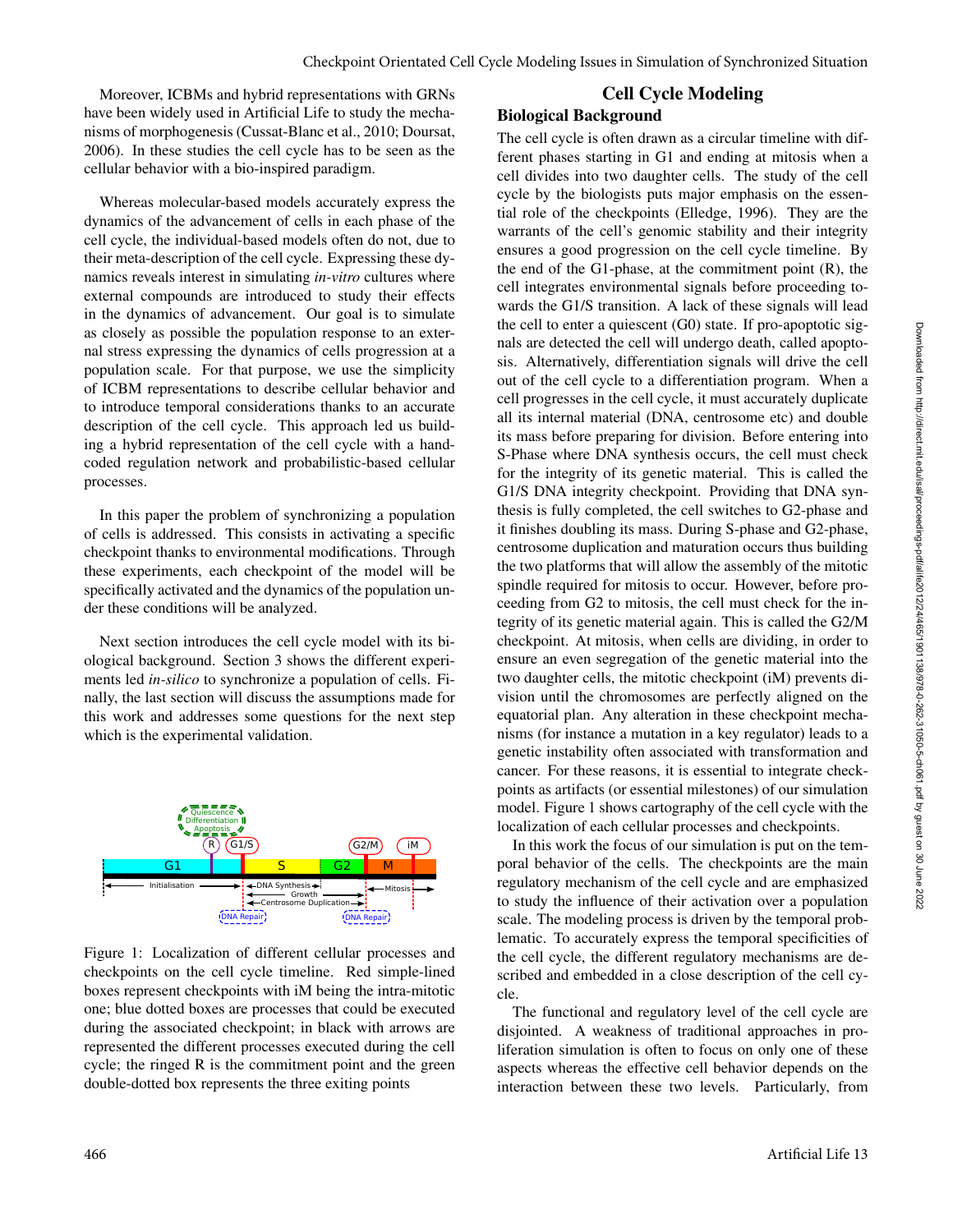

Figure 2: The defined regulators are connected to each other to build a finite state machine (FSM) which embeds the regulatory mechanisms of the cell cycle. The schema also indicates in which position of the FSM are executed each processes.

the cell's internal state depends the regulatory pathway followed. For instance a cell that has replicated its DNA will be allowed to continue its proliferative behavior. To represent these mechanisms and their interaction with the greatest accuracy, it is necessary to observe and describe both levels in accurate cell cycle modeling.

The next part will present how the cellular behavior is designed. This work is based on the model presented in Pascalie et al. (2011).

### Cell Cycle Instance

Cellular Processes The cellular behavior introduced leads to the splitting of the cell cycle into sub-behaviors. In this way, each cellular process could be expressed as an autonomous entity. Therefore modeling the checkpoints provides a control over the sequencing of the different cellular processes.

Figure 2 shows the finite state machine designed to schedule the cell behavior. The R  $\implies$  G1/S  $\implies$  G2/M  $\implies$ iM sequence of regulators represents the proliferative behavior of the cells. The cell starts its cycle trying to pass the restriction point (R) and ends with mitosis.

With this modeling approach, the generic cell cycle model designed allows the design of specific cell lineages by instantiating specific checkpoints and processes. The following list describes the different cellular processes. These processes have to be seen as the cell behavior during a transition between two nodes:

- Initialization: it represents the G1-phase of the classical cell cycle. During this process the cells have not yet been committed into proliferation, differentiation nor entry into quiescence. This process ends with the transition of the cell at the commitment point. This activity is more a scheduling activity than a functional process of the cell.
- Commitment: this action is the planning behavior of the cell. It occurs when the cell has ended its initialization

and when it decides which behavior it will execute.

- DNA Synthesis: this activity represents the S-phase of the classical cell cycle. It starts at the end of DNA repair - if necessary - when DNA integrity has been verified at the G1/S transition. During this action the cell replicates its DNA.
- Growth: this action represents the cell's mass doubling. It starts at the beginning of the S-phase and ends during the G2-phase.
- Centrosome Duplication: this action represents the duplication of the centrosome. It occurs simultaneously with Growth during the S- and G2-phases.
- Mitosis: This is the last action of the cell cycle. It requires prior checking of genomic activity at the G2/M transition. If all pre-conditions are met, mitosis occurs in the final stage of the cycle and ends with the beginning of the two new cycles of the daughter cells. Completion of mitosis requires chromosome alignment at the equatorial plan (mitotic checkpoint).

A cell is thus considered to be in G1-phase until it has passed the G1/S checkpoint (if it is executing *initialisation* or *commitment* activities to be precise). A cell is considered in the S-phase while executing *DNA synthesis* regardless of *growth* and *centrosome doubling*. Therefore the cell is considered in the G2-phase when it has ended its DNA synthesis and while it is ending its *growth* and its *centrosome doubling*.

Cell Cycle States The proliferation is not the only behavior observable in this model. The regulatory network presents alternative behavioral functions of the pathway followed by a cell:

- Differentiation represents one of the exit points of the cell cycle. If specific conditions are met, the cell will differentiate. This exiting point is available at the R-node (Restriction Point) of the regulatory network.
- Quiescence, also named G0-Phase, is an active survey loop used when environmental factors are insufficient for the cell proliferation. The quiescent cells are able to return to the cell cycle at any time if the growing conditions are met. This alternative behavior occurs when the cell is at the G0-node.
- Apoptosis represents cellular death. Apoptosis happens if apoptotic factors or signals are delivered to the cell or if the cell spends too much time in a specific stationary situation of its cell cycle. Apoptosis can occur at any time of the cell cycle.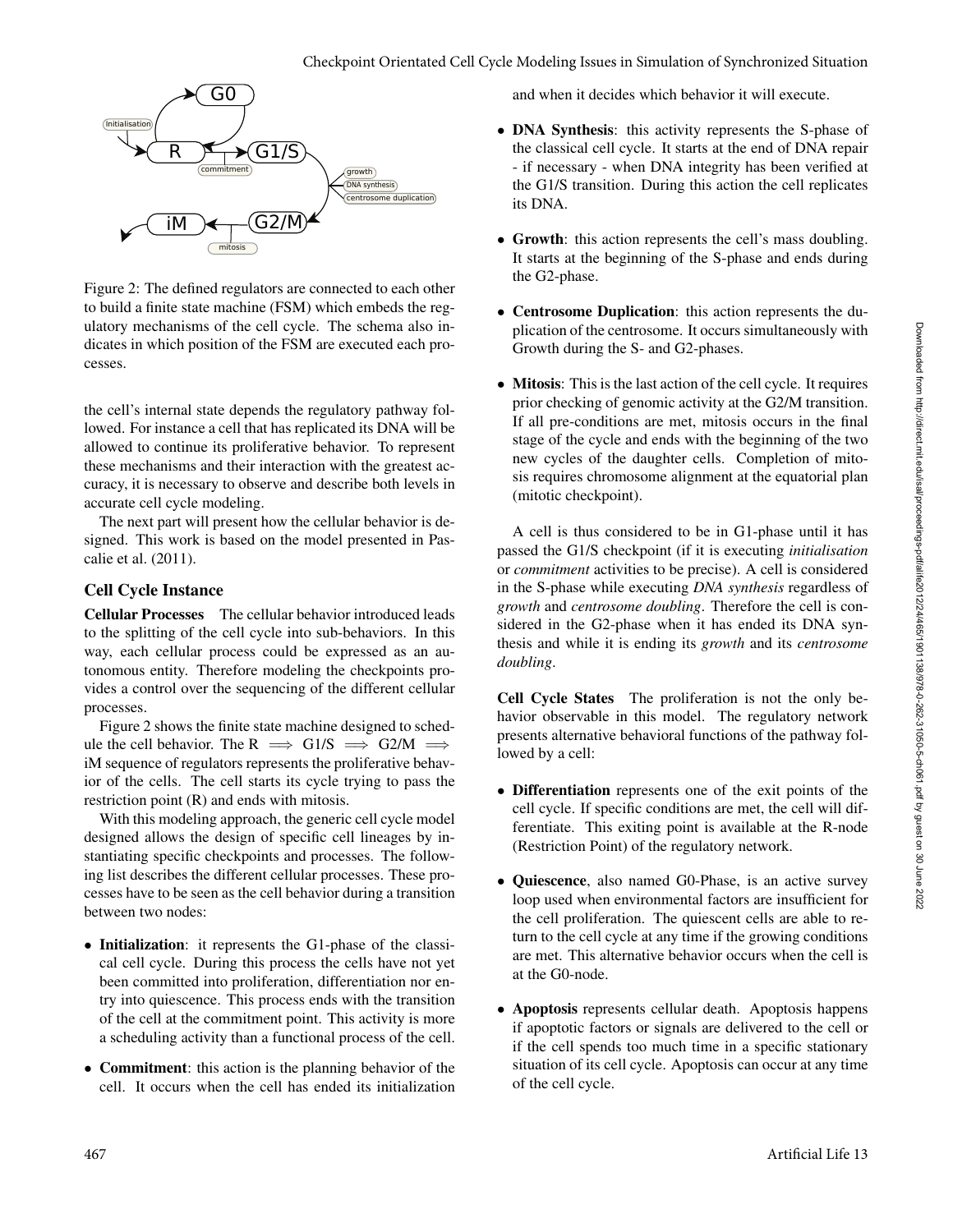Cell Regulators The pathways previously introduced emerge from a particular sequence of activated checkpoints. The checkpoints are schedulers of the cell cycle in real cells, for that purpose cell regulators are designed and are the warrants of the good sequencing of the processes presented before. These regulators (*i.e* the nodes of the network) are composed of a list of activities along with the preconditions of their activation. They regulate the cell cycle and activate the different processes if their preconditions are fulfilled. If several activities are activated at the same time the cell executes them simultaneously. The preconditions are two sets of boolean flags, one representing the internal state of the cell and the other indicating which activities are done, under progress or planned.

The following list presents the different regulators we defined in our computational cell cycle model:

- The **R** commitment point: cell has to choose between commitment to the proliferation pathway, the quiescent stage, or the differentiation process.
- The G1/S checkpoint: here the cell checks its DNA for lesions. If lesions are found, the cell repairs them or die, else it starts DNA Synthesis, Growth and Centrosome cycle.
- The G2/M checkpoint: to pass through this checkpoint the cell must have replicated its DNA, should not have detected any DNA damage, have duplicated its centrosome and doubled its mass.
- The intra-mitotic checkpoint: to pass this checkpoint and to divide into two daughter cells, the cell needs to have aligned its chromosomes on the mitotic plan and placed its centrosomes on the mitotic spindle poles.
- The G0 regulator: we chose to model the G0 state as a regulator because it represents an active survey loop of environmental factors for proliferation. In order to uncorrelate the cell functional level and its regulation, we consider this particular state as a regulatory element of our cell cycle model.

Computational aspects A natural population of cells presents heterogeneous features. Owing to the variability of the duration of each cell cycle phase, two cells born at the same time will not divide simultaneously even if environmental conditions were equivalent. In this work, this heterogeneity is represented with a specific set of parameters for each cell. Therefore, the embedded parameters are generated according to a distribution law. The cell cycle model is thus able to produce a population of specific cells and not only a population of clones. If the cell population was composed of clones, the system would suffer from phasing and synchrony in the sequencing of the different phases, each sister cells going to division at the same time.

To represent the cellular activity in a temporal manner and remain at a macroscopic level of representation, we based the cellular process modeling on their scheduling. In this context, 3 parameters are used for each cellular process: the optimal time of realization, the maximum time before it eventually results in the cell's death, and the probability of success. Using these parameters, we generate a set of parameters which are used for the computation. Our processes are represented over time as Bernoulli processes. The average optimal time determines the number of successes needed to consider the process as achieved and the success rate is used to define the probability of success of one trial.

The simulations processed with this model are discretetime simulations. The simulation time step is defined at the setup and is fixed to six minutes in the different experiments presented here. At each time step, the agents are randomly sorted and their behavior is processed. At each time step, a bernoulli experience with the parameters previously introduced is intended by each cell and the success of the different experiences lead the cell through its cycle. If a division occurs the divided cell is removed from the population and is replaced by two daughters cells. The parameters of the daughters cells are different. This ensures that the population will not converge to a population of clones. Nevertheless, the daughter cells inherit the DNA lesion of their mother if division could have occurred with it.

The multi-agent system built with the previous elements will be used to validate our cell cycle model with experimental data. The next part is dedicated to the simulation of cells population in synchronized situation.

#### Experiments

In Pascalie et al. (2012), the qualitative aspects of the cell cycle model were presented. The results shown highlight the ability of the simulator to reproduce specific features of the cell proliferation. The simulation of the exponential growth phase was achieved using specific environmental features and the results presented here use the same specific conditions.

The aim of the work reported in this paper is to demonstrate the model ability to accurately reproduce an important feature of the regulation of cell proliferation that is the activation of specific cell cycle checkpoints. To reach that goal, four virtual synchronization experiments have been performed, each of them leading to the activation of a specific checkpoint. In *in-vitro* experiments, cell cycle synchronization is used to analyze the progress of a cell population through the different stages of their cycle. In this work, the first experiment aims at activating the restriction point (R) avoiding the cell commitment in the cell division cycle by suppressing growth factors from the the environment. The second experiment aims at activating the DNA-damage dependent G1/S and G2/M checkpoints. To achieve this, the deleterious consequences on the genetic material of ionizing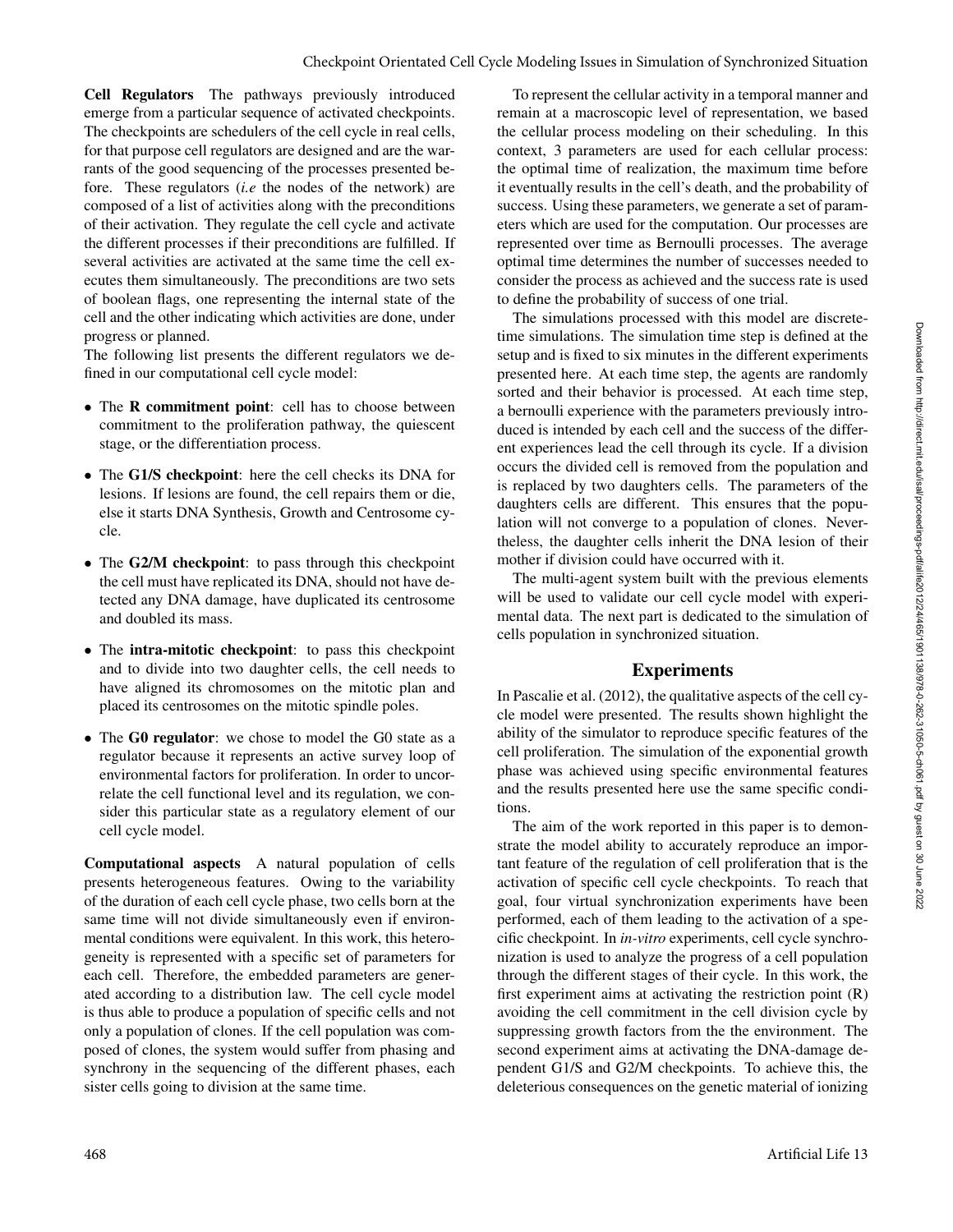radiation exposure is simulated by defining DNA damage. Similarly, the third experiment aims at selectively activating the DNA-damage dependent G2/M checkpoint. The last experiment will evaluate the intra-mitotic checkpoint activation by simulating an alteration of the mitotic spindle assembly through a well-known procedure known as nocodazole block. Nocodazole is used to disrupt the reorganization of the microtubule network that is required to form a mitotic spindle and therefore leads to the activation of the mitotic checkpoint. This results in cell cycle arrest, thereby synchronizing the cell population at mitosis. All the results presented in this section are the average of 8 instances of simulation. This choice was made to minimize the artifact induced by the pseudo-random number generator used.



Figure 3: Timeline of the scenario dedicated to analyze the R checkpoint response to growth factors removal. The other experiments introduced in this paper use an equivalent timeline with a different compound introduced at  $t = 8h$ .

The first analyzed checkpoint is the restriction checkpoint (R). At this point, the cells have to decide whether they are prone or not to commit in the cell division cycle. This decision depends on the availability of various required environmental cues such as growth factors. With this aim a growth factors removal scenario was designed. Figure 3 shows the timeline of this scenario. After 8 hours of unconstrained development, the cells are submitted to a growth factor removal. This change in growth media condition is simulated thanks to a simulation event where the availability in growth factors is set to 0%. Figure 4 shows the result of the simulation. In (a) the evolution of population in each phase shows that after 8 hours of treatment, the cells start to accumulate in G1-phase. The RTmax parameter defines the time a cell can spend at the commitment point before entering into quiescence. This parameter is revealed by the results, it consists in the time elapsed between the growth factor removal and the cells entry into quiescence. The population dynamics shown in this experiment is consistent with the common results in this case.

We next analyzed the DNA-damage dependent checkpoints that are activated at G1/S and G2/M transition, when the integrity of the genetic material has been impaired, for instance after exposure to ionizing radiation. These checkpoints warrant the genomic stability in the proliferation of the cells. At these points, the cells have to test their DNA integrity before starting to duplicate it or to proceed into mitosis. To test this response, the cells are virtually exposed to ionizing radiations that lead to DNA lesions. This parameter is integrated in the model and DNA lesions are represented as a DNA injury rate. In this case, the value is set to 100% and the repairing ability of the cells is avoided. As all the parameters of the model, it represents an average value at the population scale. As in the previous experiments, cells are let proliferate for 8 hours in exponential growth phase. Once this time elapsed, the event simulating the UV exposition occurs and the cells receive DNA lesions. Figure 5 shows the result. As in the previous experiments, cells are in exponential growth phase during the first hours. On curves (a), it is noticeable that once the event representing the ionizing radiation occurs, the ratio of cells in S-Phase and Mitosis starts to decrease whereas it increases in the G1-Phase and in the G2-Phase. This is consistent because the cells can neither exit the G1-Phase nor the G2-Phase due to their DNA injuries on the one hand, and the cells exiting the S-Phase and the Mitosis respectively enter into G2-Phase and G1-Phase on the other hand. The decrease of the ratio of cells in G1- Phase and G2-Phase occurs when the cells start dying due to too much time spent trying to pass the activated checkpoint. Figure 5 curve (b) represents the evolution of the population size. The exponential growth phase is characterized by the increase of the population size at the beginning of the simulation. The population size starts decreasing when the cells start dying due to their DNA damages.

In order to refine this analysis, we next simulated the cells' response to the single activation of the G2/M DNAdamage dependent checkpoint. This is a classical situation that occurs in cancer cells that have lost, through the mutation of an essential suppressor gene called p53 , the ability to arrest at G1/S upon DNA injury. To perform this simulation we virtually exposed a p53 deficient population of cells to ionizing radiation and examined the consequences of this exposure. Actually, the model does not allow to represent directly this kind of cell lineage. To this purpose, the DNA integrity test that occurs at the G1/S transition is deactivated in an ad-hoc manner for this experiment. This problem will be addressed in the further works section.

Figure 6 shows the results. On these curves the G2 accumulation is observable and it fits with the expected behavior. On the second curve (b), representing the evolution of the population size, the results are consistent. The population stops increasing once entry into mitosis is inhibited by the activation of the G2/M checkpoint and starts decreasing once the cells have spent too much time at this stage and start dying.

The last checkpoint we attempted to simulate was the intra-mitotic one. Nocodazole is used to disrupt the reorganization of the microtubule network that is required to form a mitotic spindle and therefore leads to the activation of the mitotic checkpoint. This results in cell cycle arrest, thereby synchronizing the cell population at mitosis. To simulate the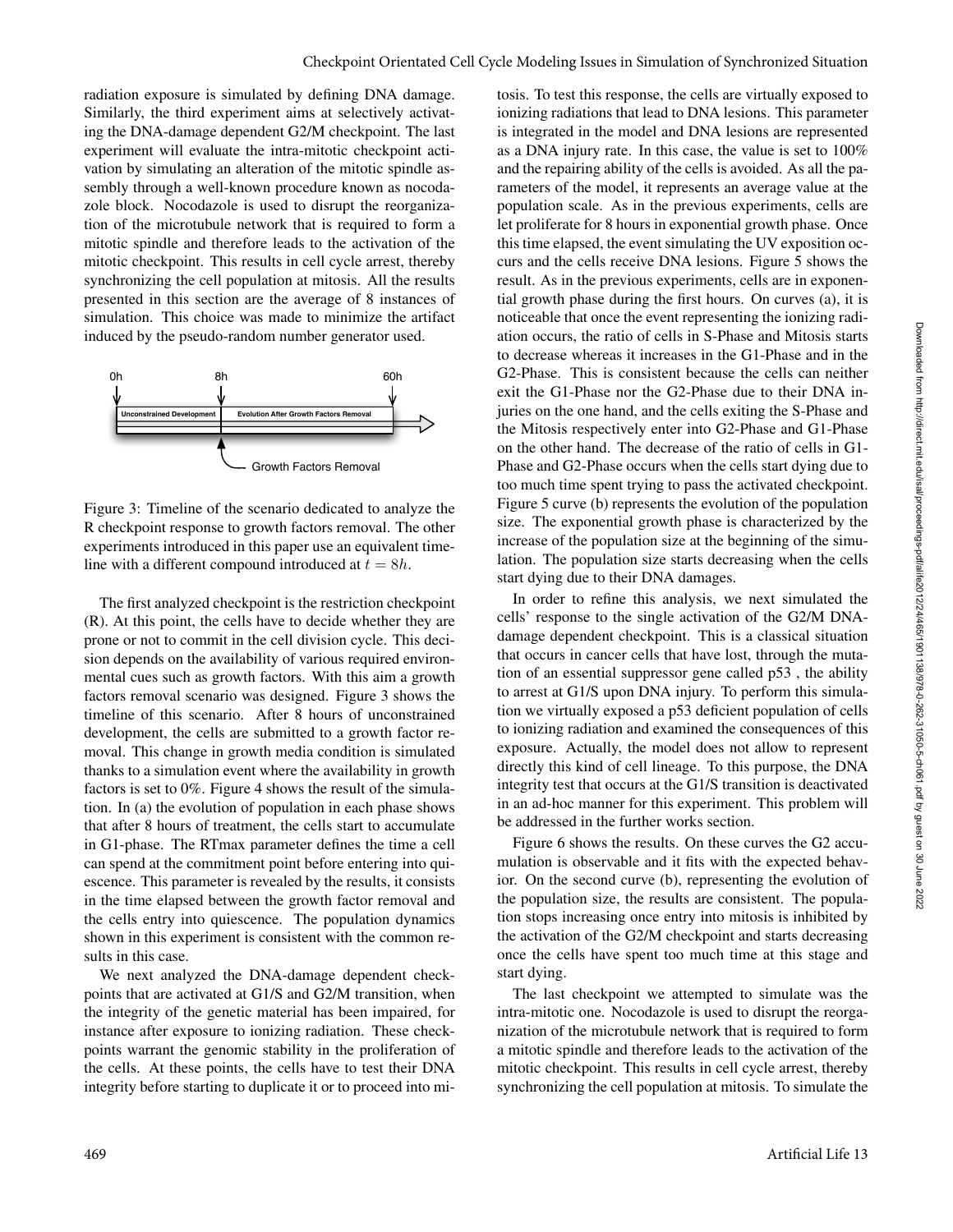

Figure 4: Results of the *in-vitro* experiment aiming the R checkpoint activation. (a) Evolution of the ratio of cells in each phase. Once the growth factors removed the cells start to accumulate in G1-Phase (b) Evolution of the population size. The population still increases after the growth factors removal until all the cells are arrested at the commitment point. The population size does not decrease because the cells enters into quiescence in this case.



Figure 5: Results of the *in-silico* experiment aiming the simultaneous activation of G1/S and G2/M checkpoint. (a) Evolution of the ratio of cells in each phase. At  $t = 8h$  ionizing radiation are induced and the cell proliferation stops. The cells are arrested in G1-Phase while they accumulate in G2-Phase by exiting the S-Phase. They start to die when they have spent too much time trying to repair their DNA damages. (b) Evolution of the population size. The population size stops to increase once the cells are exposed to ionizing radiation .

nocodazole adjunction, we set the mitosis rate of success to  $\tau_M = 0\%$ . With this parameter the cell will enter in mitosis but should not complete it due to a too small success rate. Figure 7 shows the results of this simulation. On the first stage of the simulation the evolution of the cells in each phase remains constant while the cells proliferate in exponential growth phase. When the event occurs, it is observable that the evolution of the cells in Mitosis starts increasing. This evolution is consistent with the nocodazole effect, which is to affect the mitosis machinery and thus avoid the mitotic spindle formation.

#### Discussion and Further Works

The interest of the work presented here resides in the ability of the *in-silico* model to accurately reproduce the cells' response to environmental modification and to the activation of cell cycle checkpoints. The probabilistic modeling undertaken here allows to accurately reproduce the qualitative aspects of the cells dynamics. Nevertheless this approach undergoes a lack, which is the difficulty in parameters tuning due to the difficulty to map experimental biological values to probability. In some cases, it is conceivable that the search for the best values needs to carefully analyze the model response under different conditions in order to map biological observation to a particular setup. It is conceivable to automatize this search using evolutionary strategies. With a set of relevant *in-vitro* data, the best value, and moreover the best scenario fitting with these data, could be found.

The use of this model could be extended to research new compounds or to determine which cells interactions have to be highlighted to answer a particular need. It is conceivable that a scenario should be determined thanks to genetic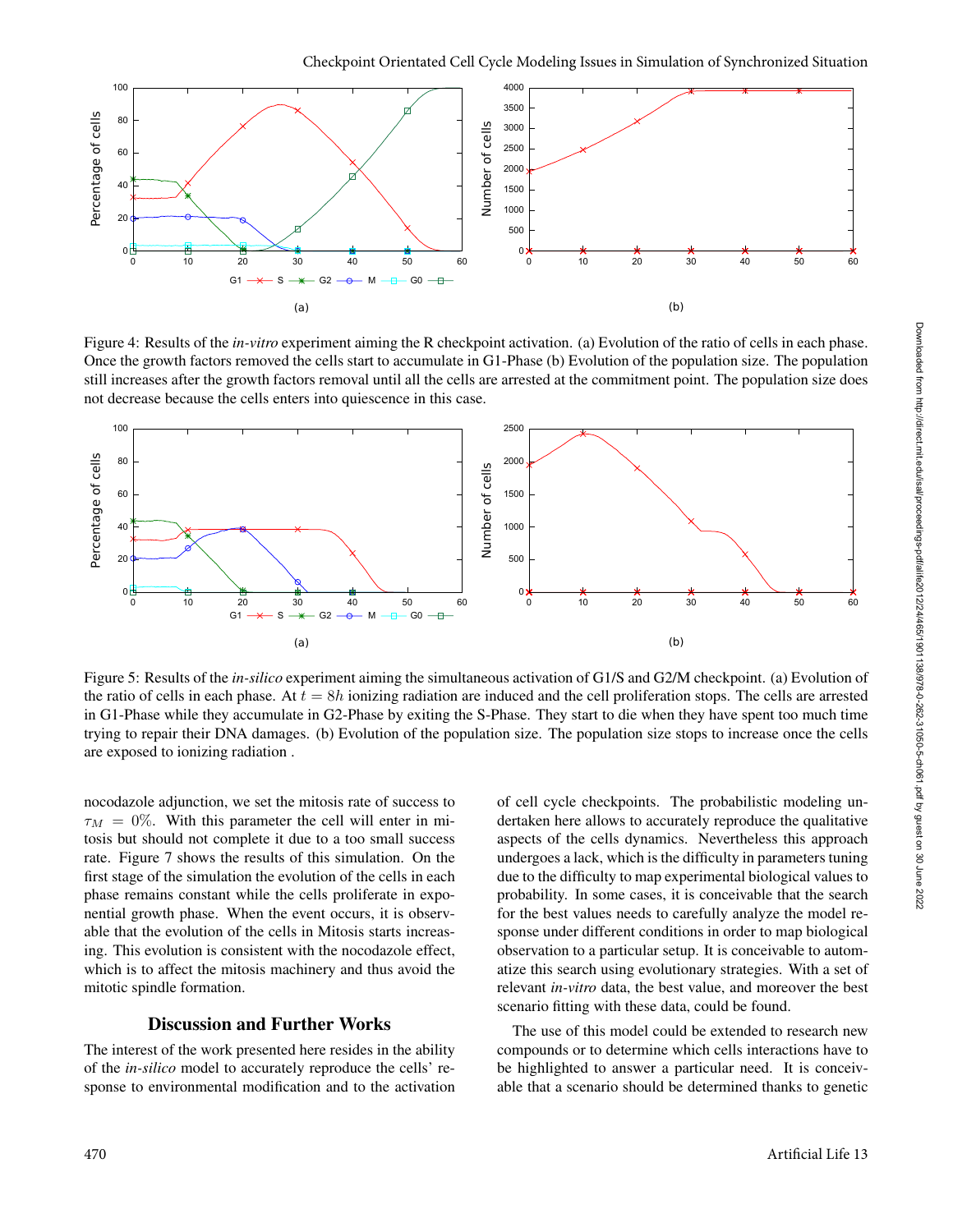

Figure 6: Results of the *in-silico* simulation aiming to solely activate the G2/M checkpoint. (a) Evolution of the population in each phase. The cells start to accumulate in G2-Phase once the ionizing radiation occurs. The G1-Phase accumulation is not observed because the G1/S DNA-integrity test has been deactivated. (b) Evolution of the population size. Once all the cells have divided the population size stop to increase and it starts to decrease when the cells start to die due to too much time spent trying to repair the DNA.



Figure 7: Results of the activation of the intra-mitotic checkpoint. (a) Evolution of the population in each phase. Cells start to accumulate in Mitosis once the nocodazole adjunction occurs. (b) Evolution of the population size. The cells stop to proliferate whereas they accumulate in Mitosis. They start to die when they have spent too much time trying to divide.

programming or other evolutionary strategy. The scenario could be represented as a sequence of parametric actions of the environment and therefore, in specific conditions, a goal could be specified and the best scenario, fitting with this goal, could emerge. The analysis of this scenario could help the biologists to determine qualitatively which regulatory pathway has to be targeted to avoid the uncontrolled proliferation.

The next step of this generic representation of cell cycle is to model the checkpoint permissiveness. If a checkpoint is permissive, cells will pass through the transition whereas the required preconditions are not fulfilled. For instance, the second experiment of this paper will be a test for this module. The G1/S checkpoint being permissive, the cells will pass through it rather than repairing their DNA. We want to express it as a cell belief, using a membership function, as in fuzzy logic, and therefore the combinations of the different

conditions will be aggregated to let the checkpoint activate itself or not. This framework will allow to bring the internal and external perception of the cells to the same level. This representation will simplify the model giving a unique probability of transition for a given checkpoint, and therefore, the FSM presented in section 2 will be transformed in a Markov model.

The different modeling steps followed reduce the sideeffect of the cell-environment interactions. The comparison between constrained and unconstrained *in-silico* simulations should allow the quantification of the impact of the environmental constraints. Therefore, the simplified environment will shortly be extended to a 2-D continuous environment and, finally, to a 3-D continuous environment. The final aim of simulating the spatial organization of multicellular tumor spheroids will thus be within reach. As an intermediate step, all the 2-D monolayer classical experiments done